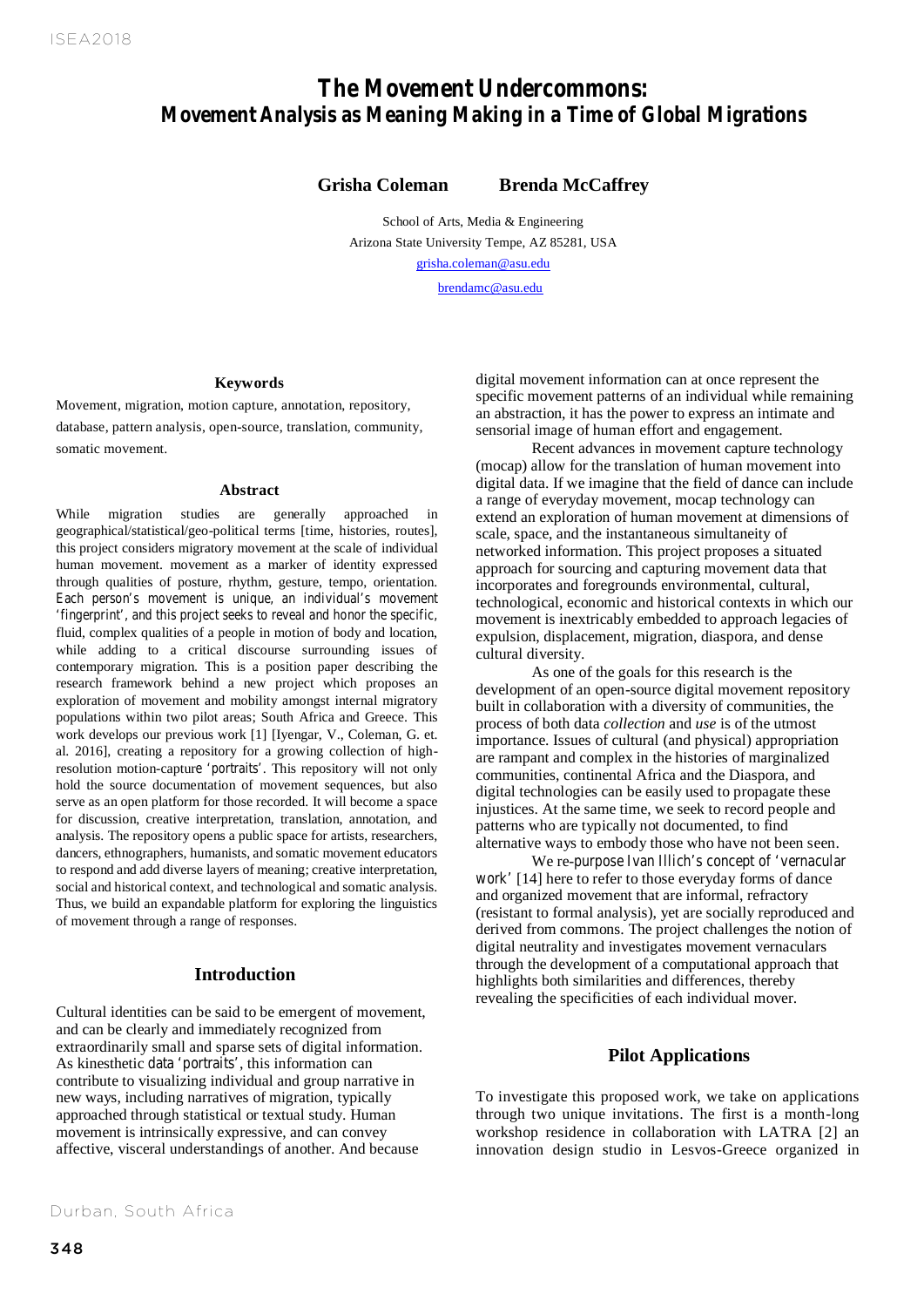response to the European refugee crisis. LATRA has established a technology driven makerspace in the KARA TEPE Refugee Camp in Lesvos-Greece, where it implements innovation-led, open source projects directly on the field, and advocates for the equitable development of beneficiaries through STEM learning programs. In this case, in response to refugee requests for opportunities to 'get their stories out', we propose several workshops in motion capture technology, somatic movement, and storytelling either at the KaraTepe Camp or off-site in the Mytilene area with community members whose identities, professional and life experiences overlap or include: refugee, aid-worker, local, dancer, designer/engineers, educator. The workshops will result in co-created, community controlled data/movement sets to visualize and tell stories of contemporary diaspora and migration. These workshops, scheduled for summer/fall 2018, will be one among multiple nodes of this larger project on movement capture and migration to develop methods and best practices.

The second invitation is a longer-term residence as a guest lecturer at the University of Pretoria, South Africa. In this case, we approach the legacy of Apartheid's embodied identitarian regimes, rich history of migration, and dense cultural diversity. In conversation with scholars at the university, we will broach questions such as: how does the history of forced removal such as that of District Six in the Cape - or the creation of group areas that forced people into certain racial areas and out of others influence the ways bodies move in the present? We will explore specific issues of internal movement in South Africa, such as the necessity of South Africans to travel long distances for work every day, resulting in a hundred thousand minibus taxis taking more than ten million predominantly black South Africans to work. Or, the influx of 'foreigners' or other Africans into South Africa, how they are segregated, and how their movement around the major cities differs from others.

Through accessing specific movement patterns and investigating how specific patterns of movement —such as labor, dance, sickness, traveling— are embodied - and how that embodiment changes over time in contemporary post-Apartheid South Africa. The research looks to incorporate a nuanced history of movement that is creative, voluntary, coerced, and create an open-source digital movement repository built in collaboration with diverse communities who will develop the processes of data collection and determine its use.

This work is being planned in collaboration with faculty and artists at University of Pretoria, providing an excellent setting for this research. The pedagogy and current research there covers similar conceptual terrain, with multiple opportunities for equipment and resources, shared communities, and curriculum development. These networks will be extended while in Durban, as we have begun conversation with several colleagues at UKZN, Durban.

## **A Cultural Database of Motion / Prior Work**

Our capacity to recognize and distinguish amongst different

kinds of movement —animal, human, animate, inanimate is a crucial evolutionary ability as basic as breathing. It is rarely reflected upon unless that ability is damaged or lost. Relatively new, powerful, and robust motion capture systems are continuously advancing to demonstrate more and more ability to capture the density of details that render data to reflect the holistic aspects of human movement, along with the unique signature that each one of us carries like a fingerprint. As such, cultural specificities can be said to be emergent of movement, and can be clearly and immediately recognized from extraordinarily small and sparse sets of data.

The collection of digital data will result in quantitative and qualitative information. While databases of gesture, pedestrian movement and dance certainly exist [3,4,5], technological procedures in current motion capture data are, by definition, processes of reduction and separation. Instead, this project proposes to document the deeply embedded, unique, non-neutral movement vernaculars with recognizable cultural personalities. Certain formal styles of dance are culturally connected to concepts of frame and plane in a Cartesian grid space—e.g. Western European classical forms and the notation systems that ensued. Complex movement forms emerging from non-European vernaculars and other 'new world' diasporic movement traditions have often defied written notation for a host of technical, socio-political and cultural reasons.

There currently are several examples of open source libraries of motion capture data [2,3,4], as well as many projects utilizing motion capture data [5,6]. The open source libraries tend to focus on either simple useful gestures (running, walking, jumping) intended for use by game developers, or on the motion capture of complex choreographed forms of professional dance. Motion capture data sets such as the *Open Motion Project* at ACCAD [3] set out to make available motion data for video games, animation, etc. On the other side of the spectrum, *Motionbank.org* [4] has created a ". . . network of choreographers, dancers and researchers interested in using MoSys for their own purposes", with the stated aim of "translating choreography and dance into new digital forms." A notably different project leveraging motion data is *White Glove Tracking* Project [10] that creates an experimental framework for not only annotating the motion in a video, but also providing a community platform to highlight community responses in which crowd sourcing data sets relate to human movement and dance. Another repository that provides storage, visual browsing and annotation of motion capture data set is the RepoVizz [1]. It has a highly-advanced user interface that allows easy navigation through a tree-based structure of multi-modal data streams and rendering of real-time data through WebGL.

Our project aims to direct the power of community analysis not at a single highly choreographed performance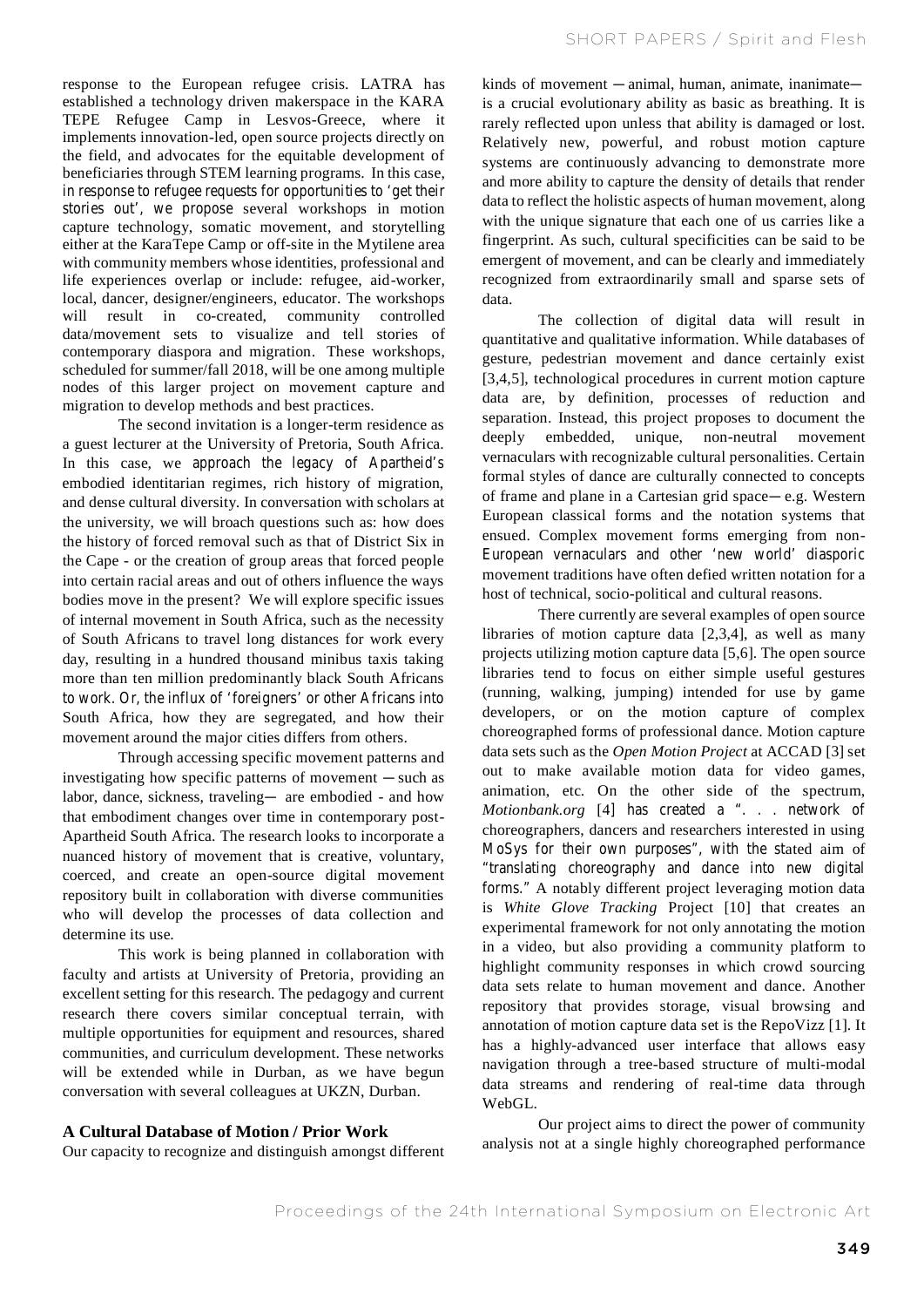or online video, but rather at a wide range of movement vernaculars that we encounter around the world in our everyday lives.



*Figure 1. Example Motion Capture content visualized by Jennifer Wieler.*

As one of the goals for this research is the development of an open-source digital movement repository built in collaboration with a diversity of communities, the methods of both data *collection* and *use* is of utmost importance. Issues of cultural and physical appropriation are rampant and complex in the histories of continental Africa and throughout the Diaspora, and digital technologies can easily be used to propagate these injustices. At the same time, we seek to record people and patterns who are typically not documented, to find alternative ways to embody those who have not been seen; are there patterns of movement in specific groups such as black domestic workers, dancers, miners, college students?

Addressing the field of contemporary human geography, Derek McCormack asks; "Where might a discussion of the relation between dance and geography begin?" [11]. In the study of human movement and migration, this research asks; What might be revealed in recording, mining and comparing culturally distinct movement lexicons? What could a platform for the development of a *linguistics* of movement that considers form and context provide?

#### **Approach**

In our system, movement sequences are recorded as stretches of improvised/indeterminate movement, so that the development and dynamics of the movement vocabulary do not suggest a finite beginning and ending, as in a gesture library, and create a rich capture space to be observed and analyzed across multiple dimensions. This approach suggests that movement is expressed as decisions over time, and that the critical, somatic, physical principles display compositional intention significant to the meaning of the movements overall.

Generally speaking, somatic education emphasizes creating conditions for more efficient, functional movement patterns to emerge [8,9]. Yet it is also understood that patterns of habitual movement are, at any given moment in a person's life, an accumulation of who, where, and what the person has done and where they have been in their lives [10]. Our research shows that an individual's repetitive patterns of movement are often extraordinarily 'high fidelity' – in that the digital representation of that movement can be successfully recognized with small amounts of data.

Sourcing movement material will begin with local dance practitioners. We will create prompts with interpretable parameters around axes of rhythm, space, and duration with subjects across a diversity of styles and approaches. In sourcing movement material, of particular interest are forms that emerge 'spontaneously' from collective, informal, situations such as social dancing at clubs or parties, skateboard parks, community sports, and so on.



Fig 2. *Comparing Vernaculars* from " Motion, Captured: An Open Repository for Comparative Movement Studies*,"*

It is a great challenge to collect and evaluate movement data without dissolving into reductionist methods. Much work has already been completed in this field to establish a methodology that uses advanced motion capture techniques and data analysis to clearly show complex and compelling individual movement patterns (Iyengar, V., et.al. 2016). In this work, a motion capture system was used to track movements of dancers from a variety of cultural backgrounds. Data was analyzed and simple, graphical/video models were constructed to show patterns of movement. This information was shared and discussed with participants who gained insights into how their personal cultural histories informed their movement patterns.

Data can be analyzed using existing MATLAB tools in development through a joint project between ASU's School of Arts, Media and Engineering, and the Fulton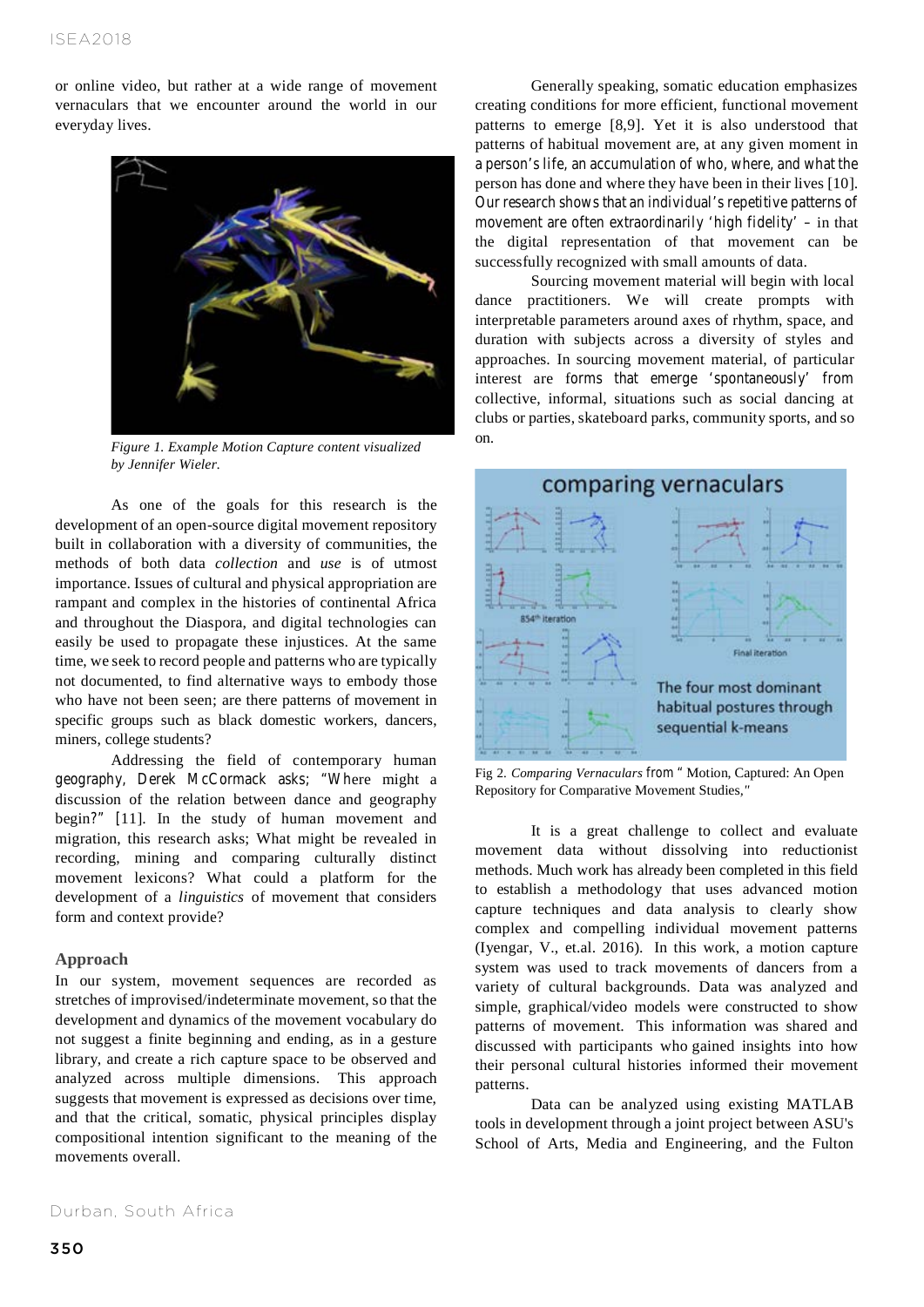Schools of Engineering, that utilizes streaming variants of k-means to detect motion clustering patterns. This process has been demonstrated in the initial research project. (see Figure 2).

 Ultimately, the motion tracking will be conducted using simple, customizable on-body electronics, possibly encased in culturally sensitive jewelry or garments that engage the participants in the process, enabling them to become invested in their own movement patterns and data.

#### **System Hardware**

The next level of 'field' prototyping will be conducted using the Notch (https://wearnotch.com/), a 3-dimensional, modular motion tracking system incorporating accelerometers, GPS positional sensors, and Bluetooth LE (BLE) transmission capabilities. The modules, weighing less than 8 ounces each, are attached to the body via special straps. They are also waterproof, which is a key consideration in onbody electronics. This modular BLE system provides a new level of flexibility in how the movements may be captured, and does not require the use of a specially facilitated dance research venue.

 The sensors track movement and can be used to evaluate composite, complex movements through the Notch SDK developer's toolkit. For example, a minimal movement dataset could consist of positional and 3D movement data from the chest, hip, right upper arm, left upper arm, right thigh and left thigh. Additional modules can be incorporated. (see Figure 3)



Fig 3. Sample image from data collection using the Notch devices as used in ASU Arts, Media and Engineering AME 494 Somatic Prototyping class, April 2018.

#### **Outcomes and Dissemination**

The primary outcome will be an online open source repository as outlined above. It will be freely accessible resource for scholars, artists, dancers and performers to understand, and represent the cultural and contextual components of movement. Using this as a resource, the repository will be used to create further opportunities for public engagement and scholarship around the work, namely: a touring exhibition of the work and scholarly publications.

We envisage individual movement patterns as a kind of fingerprint that is unique for each person, having ties to movement habits that develop over the course of a lifetime and are heavily influenced by cultural context and geography; a kind of ontogenesis of movement patterns. The repository will become increasingly important to create connections between individuals and groups who have been displaced through political, environmental and economic forces at play in the 21st century. South Africa is selected as a starting point for this work because of the dense and diverse cultures and movement patterns that permit rapid development and deployment of the repository. Further work will be possible in global regions such as the Eastern Mediterranean and Oceania where significant population movements are increasingly driven by political and environmental factors.

Exhibition: Digital movement portraits will be envisioned as a multi-media installation work; a sonic and visual multi-channel media installation created with a series of data movement portraits. The Center for African Contemporary Arts and Culture, The Academy of Advanced African Studies [University of Bayreuth, Germany] and Goldsmiths University of London seek to curate and support the work that evolves from this project, while seeking other relevant art-science-technology venues. The exhibited digital movement portraits will be developed through a collaborative activity encompassing visual and sound artists and developed using interactive media tools such as Cycling'74 Max/MSP.

#### **Acknowledgments**

We thank Assegid Kidane, students of AME 494 Somatic Prototyping, and the faculty, staff and students of the School of Arts, Media and Engineering and School of Dance.

#### **References**

- 1. Iyengar, V., Coleman, G. et.al., "Motion, Captured: An Open Repository for Comparative Movement Studies*," MOCO'16* July 5-6, 2016.
- 2. LATRA https://www.latra.gr
- 3. The Ohio State University. ACCAD Motion Capture Lab Data and Downloads. "Open Motion Data Project". **http: //accad.osu.edu/research/mocap/mocap\_data.htm**.
- 4. Motion Bank. http://motionbank.org/de.
- 5. CMU Graphics Lab Motion Capture Database. **http://mocap.cs.cmu.edu/**.
- 6. Panopticon: http://www.cs.cmu.edu/~hanbyulj/panopticstudio/ Panoptic Studio: A Massively Multiview System for Social Motion Capture Hanbyul Joo, Hao Liu, Lei Tan, Lin Gui, Bart Nabbe, Iain Matthews, Takeo Kanade, Shohei Nobuhara, Yaser Sheikh, ICCV 2015.
- 7. DCU Tennis Sensors (using fast portable IMU's)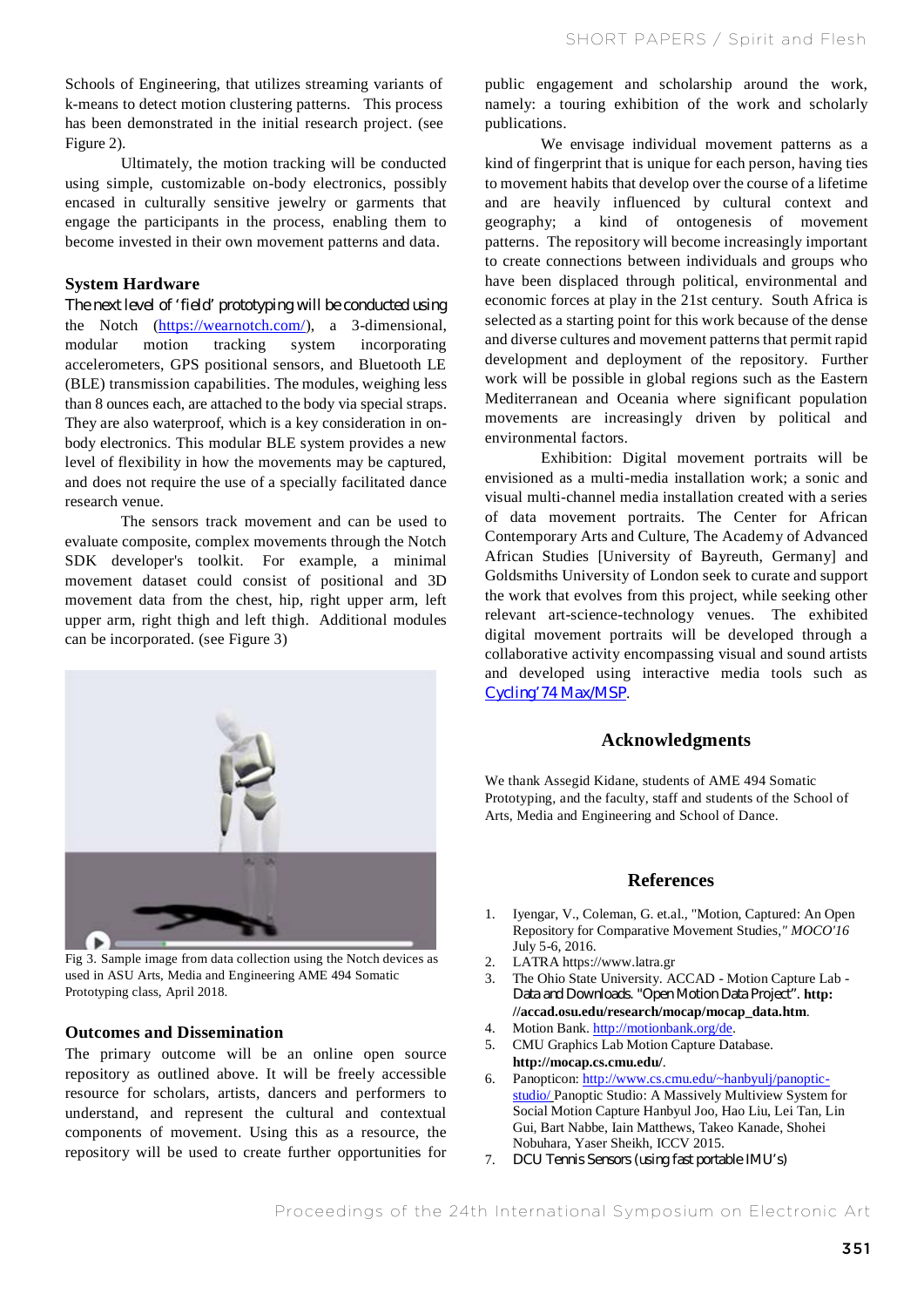- 1. https://www.irishtimes.com/news/science/technologypros-serve-tennis-ace-1.945491
- 2. https://pdfs.semanticscholar.org/67d7/7d699a384a4a 6912685ed579928daf4ad416.pdf
- 3. http://ieeexplore.ieee.org/document/6127084/<br>4. Project Tango -https://get.google.com/tango/ -
- 4. Project Tango -https://get.google.com/tango/ for Mobile Based Kinetc
- 5. Fit3d and others offer portable 3d scanning - https://www.fit3d.com
- 6. Daniel Vlasic, Rolf Adelsberger, Giovanni Vannucci, John Barnwell, Markus Gross, Wojciech Matusik, and Jovan Popović. 2007. Practical motion capture in everyday surroundings. ACM Trans. Graph. 26, 3, Article 35 (July 2007). DOI:https://doi.org/10.1145/1276377.1276421
- 7. Ronit Slyper and Jessica K. Hodgins. 2008. Action capture with accelerometers. In Proceedings of the 2008 ACM SIGGRAPH/Eurographics Symposium on Computer Animation (SCA '08). Eurographics Association, Aire-la-Ville, Switzerland, Switzerland, 193-199.
- 8. Wang, Q., Turaga, P., Coleman, G., and Ingalls, T. Somatech: an exploratory interface for altering movement habits. In *CHI'14 Extended Abstracts on Human Factors in Computing Systems*, ACM (2014), 1765–1770.
- 9. Feldenkrais, M. 2010. Embodied Wisdom: The Collected Papers of Moshe Feldenkrais. North Atlantic Books, USA
- 10. Buchanan, P. A., and Ulrich, B. D. The feldenkrais method R: A dynamic approach to changing motor behavior. *Research Quarterly for Exercise and Sport 72*, 4 (2001), 315–323.
- 11. Evan Roth, Ben Engebreth. http://whiteglovetracking.com/
- 12. McCormack, Derek P. (2008) *Geographies for Moving Bodies: Thinking, Dancing, Spaces.* Geography Compass, Blackwell Publishing Ltd. 2/6 1822–1836
- 13. Repovizz: A multimodal on-line database and browsing tool for music performance research., 2010.
- 14. Illich, I. Vernacular values. *Philosophica 26* (1980).

## **Bibliography**

- 1. McCormack, Derek P. (2008) *Geographies for Moving Bodies: Thinking, Dancing, Spaces.* Geography Compass, Blackwell Publishing Ltd. 2/6 1822–1836
- 2. Johannesburg: the elusive metropolis, Editor(s): Sarah Nuttall, Achille Mbembe, [Transformation: Critical Perspectives on Southern Africa, Number 71]
- 3. The Ohio State University, Advanced Center for Computation and Design [ACCAD] - Motion Capture Lab - Data and Downloads. "Open Motion Data Project"
- 4. Motion Bank. http://motionlab.deakin.edu.au/dr-scottdelahunta/, Centre for Dance Research, Coventry University (UK)
- 5. Carnegie Mellon University, Motion Capture Database, http://mocap.cs.cmu.edu/
- 6. Smigel, Libby, and Martha Goldstein. *Documenting Dance, a Practical Guide*. Washington, D.C.: Dance Heritage Coalition, 2006
- 7. Guest, A. H. (1977). *Labanotation: Or, Kinetography Laban : the system of analyzing and recording movement* (Third edition, revised.). New York: Theatre Arts Books.
- 8. C. Desmond, Jane. *Embodying Difference: Issues in Dance and Cultural Studies*. (Winter, 1993-1994) ed. Vol. No. 26. University of Minnesota Press. Pp. 33-63.
- 9. Low, Setha M. (2003) *Embodied Space(s): Anthropological*

*Theories of Body, Space, and Culture.* space & culture vol. 6 no. 1, February 2003 9-18, Sage Publications

- 10. DeFrantz, Thomas. *Exhausting Dance: Performance and the Politics of Movement*. TDR: The Drama Review, Volume 51, Number 3 (T 195), Fall 2007, pp. 189-191 Published by The MIT Press
- 11. Anderson, R.E. Social impacts of computing: Codes of professional ethics. *Social Science Computing Review 10*, 2 (1992), 453-469.
- 12. Zellweger, P.T., Bouvin, N.O., Jehøj, H., and Mackinlay, J.D. Fluid Annotations in an Open World. *Proc. Hypertext 2001*, ACM Press (2001), 9-18.
- 13. McCormack, Derek P., *Refrains for Moving Bodies.* Duke University Press Books, 2013
- 14. Nash, Catherine (2000) *Performativity in practice: some recent work in cultural geography.* Progress in Human Geography, Volume: 24 issue: 4, page(s): 653-664
- 15. Thrift, Nigel. (2008). *Non-Representational Theory*. Routledge.
- 16. Csordas, T. (1994). *Embodiment and experience*. Cambridge, UK: Cambridge University Press.
- 17. Africa Arts Consortium http://africaartsconsortium.org/
- 18. Phantasmal Media : An Approach to Imagination, Computation, and Expression, AUTHOR, D. Fox Harrell, PUBLISHER MIT Press, 2013-11-08
- 19. Kitchin, R. Big Data, new epistemologies and paradigm shifts,
- 20. Dourish, P. 2001. Where the Action is: The Foundations of Embodied Interaction. MIT Press, Cambridge, MA, USA.
- 21. Feldenkrais, M. 2010. Embodied Wisdom: The Collected Papers of Moshe Feldenkrais. North Atlantic Books, USA 22. Biped (1999), Retrieved from
- http://openendedgroup.com/artworks/biped.html
- 23.Sha, X.W., Freed, A., Navab, N. 2013. Sound design as human matter interaction. In CHI '13 Extended Abstracts on Human Factors in Computing Systems (CHI EA '13). ACM, New York, NY, USA, 2009-2018.
- 24. Corness, G., Schiphorst, T. (2013). Performing with a system's intention: embodied cues in performer-system interaction. In Proc. Creativity & Cognition (C&C '13) ACM, New York, NY, USA, 156-164.
- 25. Rowe, R. (1996). Incrementally Improving Interactive Music Systems, Contemporary Music Review, 13:2, p.47--62.
- 26. Schiphorst, T., Andersen, K. (2004) Between Bodies: using Experience Modeling to Create Gestural Protocols for Physiological Data Transfer. In: altCHI, CHI 2004, pp. 1-8.
- 27. Shamma, D., Scheible, J, Sheppard, R. (2009). Graffiti dance: interaction of light, information, and environment. In Proc. Creativity and cognition 2009. ACM, NY. 479-480.
- 28. Sheppard, R., Nahrstedt, K. 2009. Merging research modalities: TED (tele-immersive dance) collaboration offers a model for performance-based research and creative development. In Proc. Computational Creativity Support Workshop at ACM CHI 2009.
- 29. Schiphorst, T, Sheppard, R., Loke, L., Lin, C-C. (2013). Beautiful dance moves: mapping movement, technology & computation. In Proc. Creativity & Cognition (C&C '13), ACM, New York, NY, USA, 429-433.
- 30. Ghostcatching (1999), Retrieved from http://openendedgroup.com/artworks/gc.html
- 31. Codd, E.F. (1968). Cellular Automata. Academic Press, Inc., Orlando, FL, USA.
- 32. Reynolds, C. (1987) Flocks, herds and schools: A distributed behavioral model., In Proc. SIGGRAPH '87, 25–34
- 33. Coleman, G. 2013. Listening as the Land Talks Back: Ecology, Embodiment and Information in the Science Fictions of echo::system. Leonardo Journal. 46(3), 204-210
- 34. Birringer, J. 2008. After Choreography, Performance Research 13:1, 118-22.